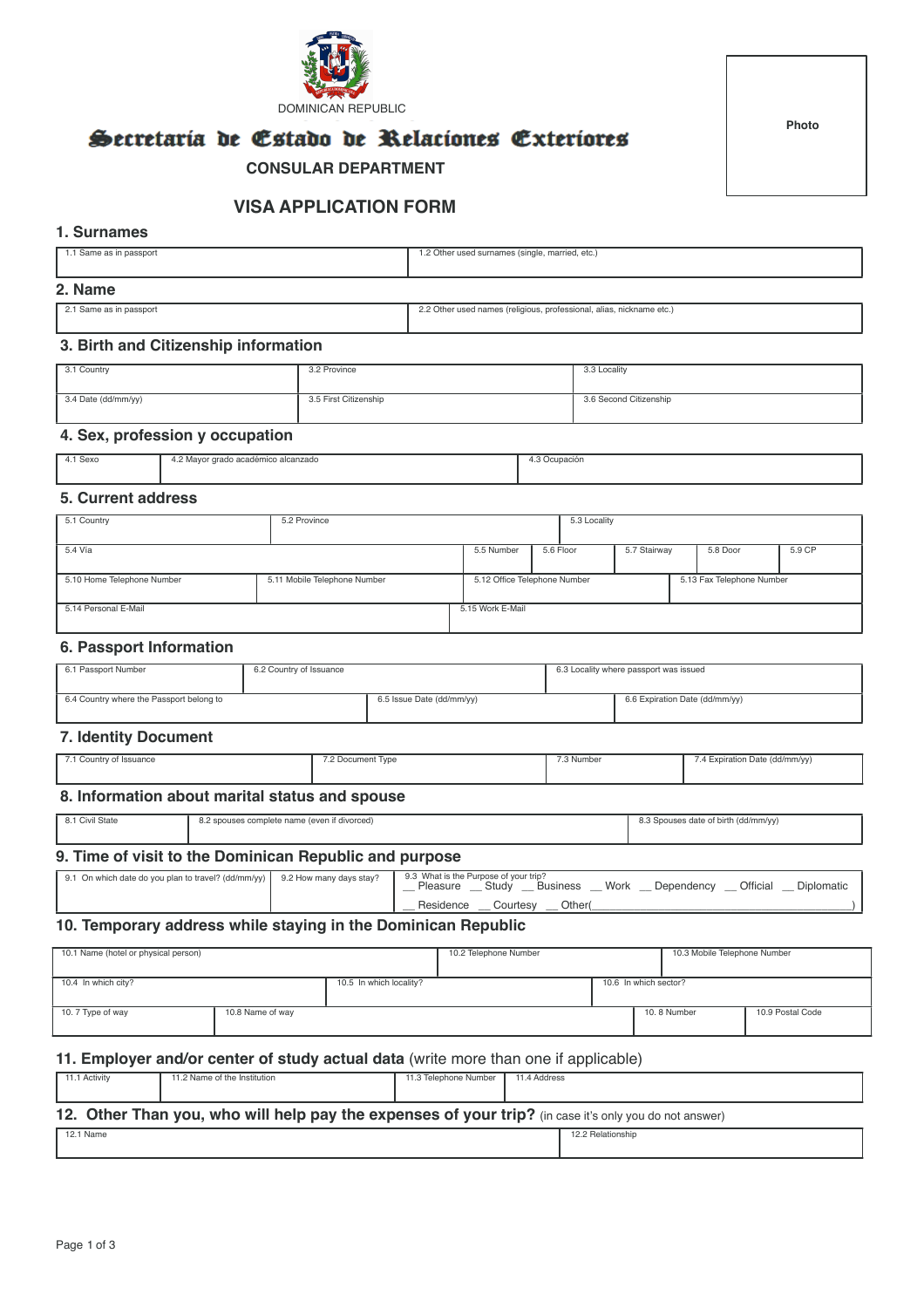| 13. Have you visited Dominican Republic before?             | 13.1 On which date? (dd/mm/yy) | 13.2 For how many days? |
|-------------------------------------------------------------|--------------------------------|-------------------------|
| Yes<br>No (if Yes answer the question on the right starting |                                |                         |
| with the most recent visit.                                 |                                |                         |

# **14. Have you been issued a Dominican Republic visa before? \_\_\_ Yes \_\_\_ No**

(if the answer is Yes specify the following for each visit):

| 14.1 Date (dd/mm/yy) | 14.2 Country of Issuance | 14.3 City | 14.4 Visa Type | 14.5 Visa Number |
|----------------------|--------------------------|-----------|----------------|------------------|
|                      |                          |           |                |                  |

Note: Only fill in information for which you submit proof at the moment of presenting this application.

#### **15. Visas given by other countries:**

| 15.1 Emitting Country | 15.2 Country of Emission | 15.3 Date of Expiration<br>(dd/mm/yy) | 15.4 Visa Type | 15.5 Visa Number |
|-----------------------|--------------------------|---------------------------------------|----------------|------------------|
|                       |                          |                                       |                |                  |

Note: Only fill in information for which you submit proof at the moment of presenting this application.

# **16. Has your Dominican Republic Visa ever been revoked or canceled ? \_\_\_ Yes \_\_\_ No**

#### **17. Have you ever been turn down for a Dominican Republic Visa? \_\_ Yes \_\_ No**  (in case of yes, answer the following questions):

| (iii case of yes, allower the following questions). |              |           |                |  |  |
|-----------------------------------------------------|--------------|-----------|----------------|--|--|
| 17.1 Date (dd/mm/yy)                                | 17.2 Country | 17.3 City | 17.4 Visa Type |  |  |

#### **18. Do you intend to work and/or study in the Dominican Republic? \_\_\_ Yes \_\_\_ No**

(in case of yes, specify activity, name and information about the employer or Study Institution in Dominican Republic)

| 18.1a Type of activity |                | 18.2a Name (person, company o education institution) |             | 18.3a Telephone (mobile or land line) |
|------------------------|----------------|------------------------------------------------------|-------------|---------------------------------------|
| 18.4a Province         | 18.5a Locality |                                                      | l 18.6a Wav | 18.7a Number                          |

# **19. Has someone ever submitted a Visa petition in your name? \_\_\_ Yes \_\_\_ No**

#### (in case of yes, specify who and the relation they have with you):

| y.1 Name (Company or person)، |  | ⊀elationshir |
|-------------------------------|--|--------------|
|                               |  |              |
|                               |  |              |

#### **20. Names of people who will be traveling with you**

| 20.1 Names | 20.2 Relationship |
|------------|-------------------|
|            |                   |
|            |                   |